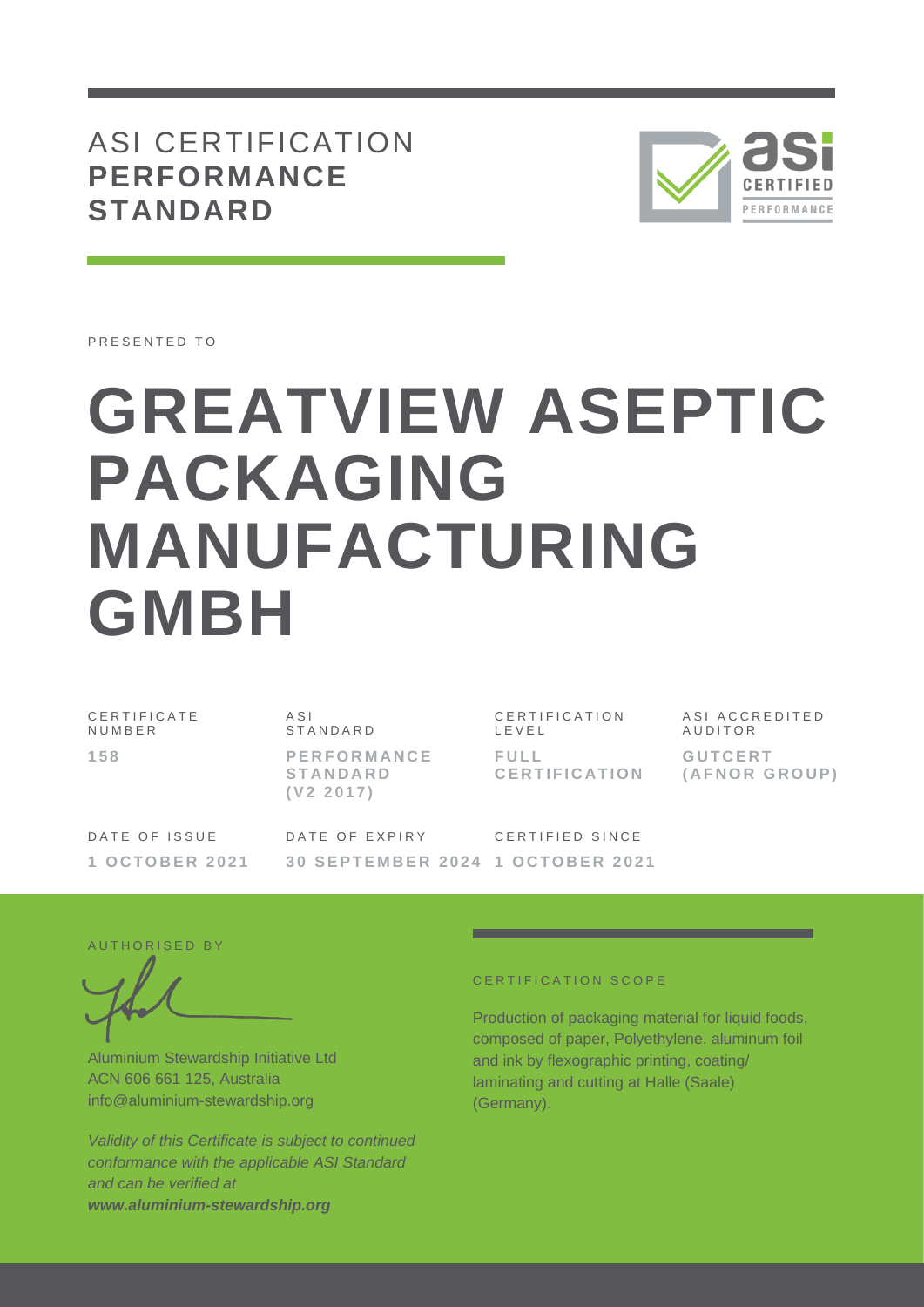# SUMMARY AUDIT REPORT **PERFORMANCE STANDARD**

### **OVERVIEW**

| MEMBER NAME                                                                                                                                                                                                                     | <b>Greatview Aseptic Packaging</b>                                                                                                                                                                                                                                                                                                                       |  |
|---------------------------------------------------------------------------------------------------------------------------------------------------------------------------------------------------------------------------------|----------------------------------------------------------------------------------------------------------------------------------------------------------------------------------------------------------------------------------------------------------------------------------------------------------------------------------------------------------|--|
| ENTITY NAME                                                                                                                                                                                                                     | Greatview Aseptic Packaging Manufacturing GmbH                                                                                                                                                                                                                                                                                                           |  |
| CERTIFICATION<br>Production of packaging material for liquid foods, composed of paper,<br>SCOPE<br>Polyethylene, aluminum foil and ink by flexographic printing, coating/<br>laminating and cutting at Halle (Saale) (Germany). |                                                                                                                                                                                                                                                                                                                                                          |  |
| SUPPLY CHAIN<br><b>ACTIVITIES</b>                                                                                                                                                                                               | <b>Material Conversion (Industrial Users)</b><br>Other manufacturing or sale of products containing Aluminium                                                                                                                                                                                                                                            |  |
| ASI STANDARD                                                                                                                                                                                                                    | Performance Standard V2                                                                                                                                                                                                                                                                                                                                  |  |
| AUDIT TYPE                                                                                                                                                                                                                      | <b>Initial Certification Audit</b>                                                                                                                                                                                                                                                                                                                       |  |
| AUDIT FIRM                                                                                                                                                                                                                      | <b>GUTcert (AFNOR Group)</b>                                                                                                                                                                                                                                                                                                                             |  |
| AUDIT DATE                                                                                                                                                                                                                      | $6 - 8$ September 2021                                                                                                                                                                                                                                                                                                                                   |  |
| AUDIT REPORT<br>SUBMISSION                                                                                                                                                                                                      | 14 September 2021                                                                                                                                                                                                                                                                                                                                        |  |
| AUDIT SCOPE                                                                                                                                                                                                                     | The audit scope covers the ASI Performance Standard, Principle 4 Material<br>Stewardship in the production of packaging material for liquid foods,<br>composed of paper, Polyethylene, aluminum foil and ink by flexographic<br>printing, coating/ laminating and cutting at Greatview Aseptic Packaging<br>Manufacturing GmbH, Halle (Saale) (Germany). |  |
|                                                                                                                                                                                                                                 | Supply chain activities included in the audit scope:<br>Material Conversion (Industrial Users)                                                                                                                                                                                                                                                           |  |
|                                                                                                                                                                                                                                 | Other manufacturing or sale of products containing Aluminium                                                                                                                                                                                                                                                                                             |  |
|                                                                                                                                                                                                                                 | Relevant criteria from the ASI Performance Standard were included in the<br>audit scope.                                                                                                                                                                                                                                                                 |  |
| AUDIT<br>OUTCOME                                                                                                                                                                                                                | Certification                                                                                                                                                                                                                                                                                                                                            |  |

and the control of the control of the control of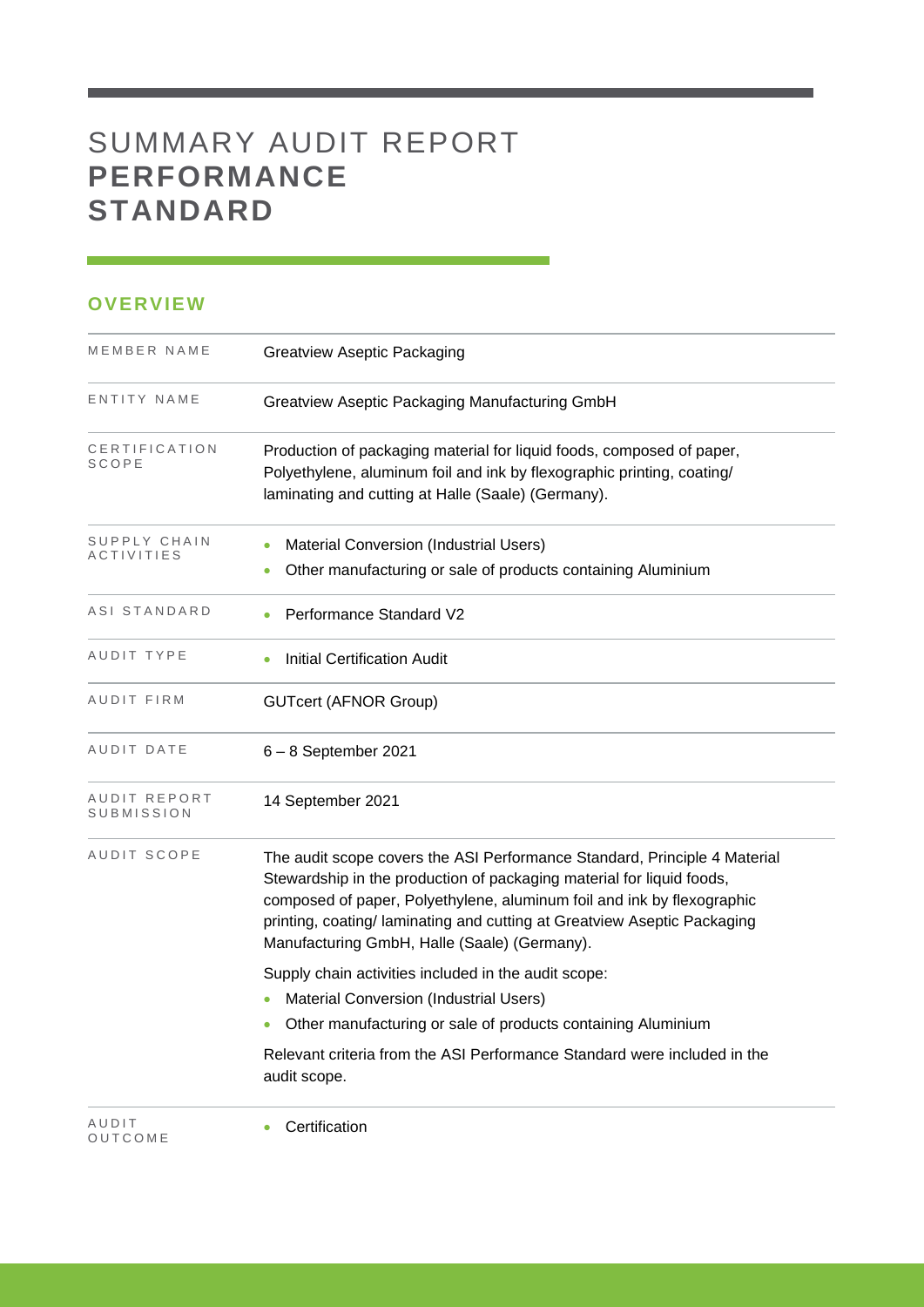| AUDIT<br>METHODOLOGY          | The Auditors confirm that:                                                                                                                                                               |  |  |  |  |
|-------------------------------|------------------------------------------------------------------------------------------------------------------------------------------------------------------------------------------|--|--|--|--|
| <b>DECLARATION</b>            | The information provided by the Entity is true and accurate to the best<br>knowledge of the Auditor(s) preparing this report.                                                            |  |  |  |  |
|                               | The findings are based on verified Objective Evidence relevant to the<br>M<br>time period for the Audit, traceable and unambiguous.                                                      |  |  |  |  |
|                               | The Audit Scope and audit methodology are sufficient to establish<br>M<br>confidence that the findings are indicative of the performance of the<br>Entity's defined Certification Scope. |  |  |  |  |
|                               | The Auditor(s) have acted in a manner deemed ethical, truthful, accurate<br>M<br>professional, independent and objective.                                                                |  |  |  |  |
| CERTIFICATION<br>PERIOD       | 1 October 2021 - 30 September 2024                                                                                                                                                       |  |  |  |  |
| NEXT AUDIT<br>TYPE            | Surveillance Audit                                                                                                                                                                       |  |  |  |  |
| NEXT AUDIT<br><b>DUE DATE</b> | 30 March 2023                                                                                                                                                                            |  |  |  |  |
| CERTIFICATION<br>NUMBER       | 158                                                                                                                                                                                      |  |  |  |  |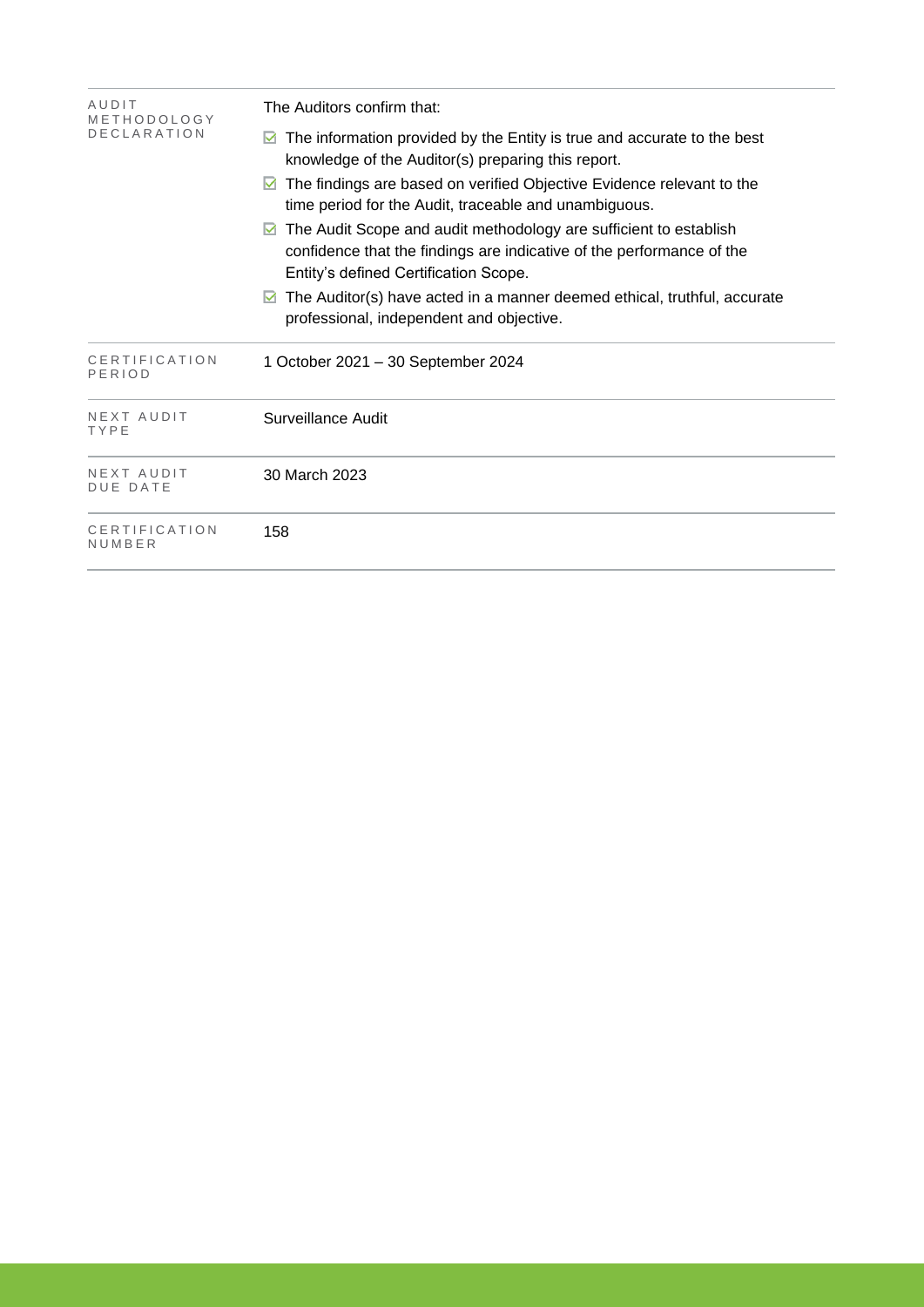## **SUMMARY OF FINDINGS**

| <b>CRITERION</b>                                                                 | RATING         | COMMENT                                                                  |
|----------------------------------------------------------------------------------|----------------|--------------------------------------------------------------------------|
| PRINCIPLE 1 BUSINESS INTEGRITY                                                   |                |                                                                          |
| 1.1 Legal Compliance                                                             | Not Applicable | This Criterion is not applicable to the Entity's<br>Certification Scope. |
| 1.2 Anti-Corruption                                                              | Not Applicable | This Criterion is not applicable to the Entity's<br>Certification Scope. |
| 1.3 Code of Conduct                                                              | Not Applicable | This Criterion is not applicable to the Entity's<br>Certification Scope. |
| PRINCIPLE 2 POLICY & MANAGEMENT                                                  |                |                                                                          |
| 2.1a Environmental, Social, and<br>Governance Policy (implement and<br>maintain) | Not Applicable | This Criterion is not applicable to the Entity's<br>Certification Scope. |
| 2.1b Environmental, Social, and<br>Governance Policy (senior<br>management)      | Not Applicable | This Criterion is not applicable to the Entity's<br>Certification Scope. |
| 2.1c Environmental, Social, and<br>Governance Policy (communication)             | Not Applicable | This Criterion is not applicable to the Entity's<br>Certification Scope. |
| 2.2 Leadership                                                                   | Not Applicable | This Criterion is not applicable to the Entity's<br>Certification Scope. |
| 2.3a Environmental and Social<br>Management Systems (environmental)              | Not Applicable | This Criterion is not applicable to the Entity's<br>Certification Scope. |
| 2.3b Environmental and Social<br>Management Systems (social)                     | Not Applicable | This Criterion is not applicable to the Entity's<br>Certification Scope. |
| 2.4 Responsible Sourcing                                                         | Not Applicable | This Criterion is not applicable to the Entity's<br>Certification Scope. |
| 2.5 Impact Assessments                                                           | Not Applicable | This Criterion is not applicable to the Entity's<br>Certification Scope. |
| 2.6 Emergency Response Plan                                                      | Not Applicable | This Criterion is not applicable to the Entity's<br>Certification Scope. |
| 2.7 Mergers and Acquisitions                                                     | Not Applicable | This Criterion is not applicable to the Entity's<br>Certification Scope. |
| 2.8 Closure, Decommissioning and<br><b>Divestment</b>                            | Not Applicable | This Criterion is not applicable to the Entity's<br>Certification Scope. |
| PRINCIPLE 3 TRANSPARENCY                                                         |                |                                                                          |
| 3.1 Sustainability Reporting                                                     | Not Applicable | This Criterion is not applicable to the Entity's<br>Certification Scope. |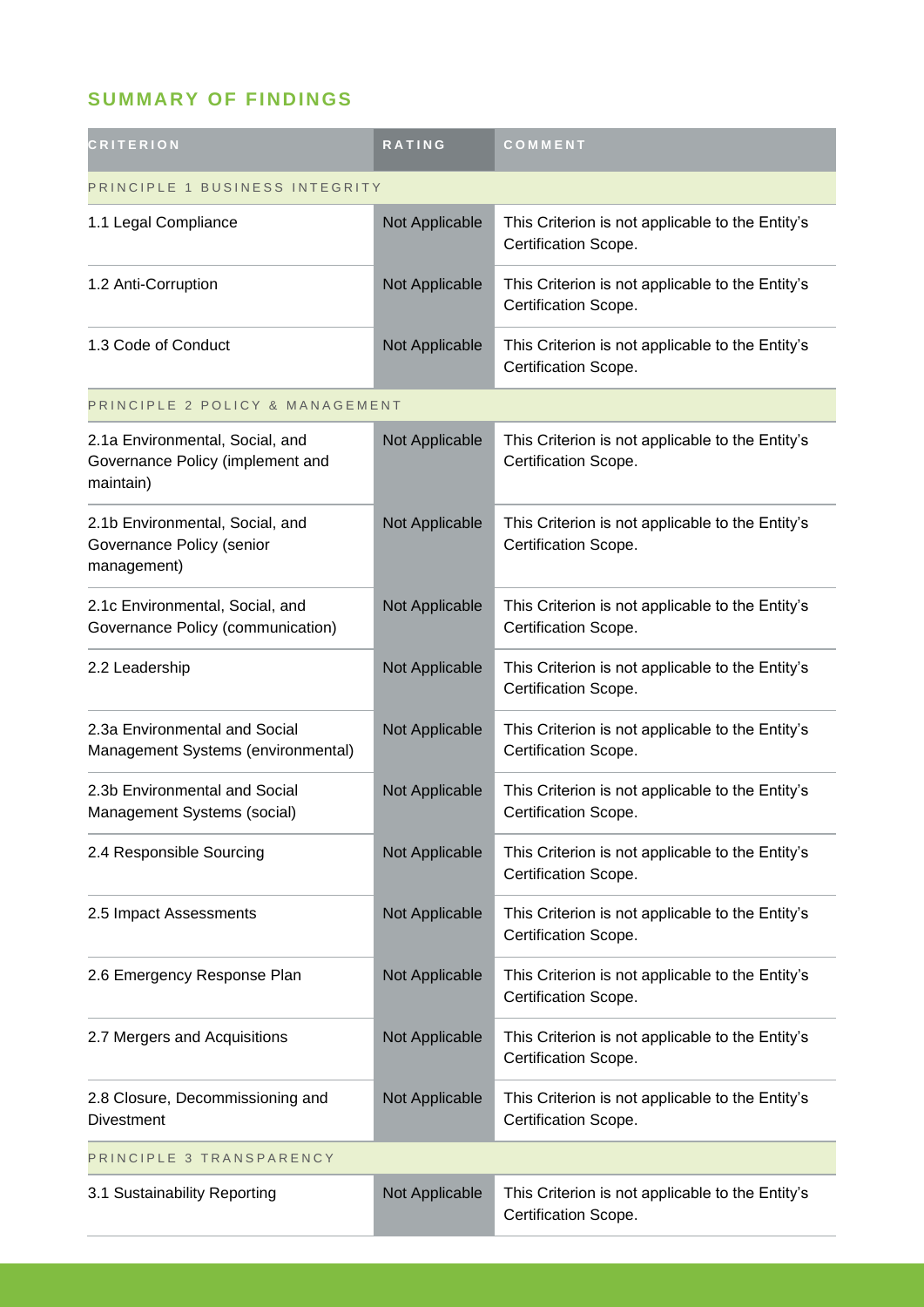| <b>CRITERION</b>                                                       | <b>RATING</b>  | COMMENT                                                                                                                                                                                                                                                                                                                                           |
|------------------------------------------------------------------------|----------------|---------------------------------------------------------------------------------------------------------------------------------------------------------------------------------------------------------------------------------------------------------------------------------------------------------------------------------------------------|
| 3.2 Non-compliance and liabilities                                     | Not Applicable | This Criterion is not applicable to the Entity's<br>Certification Scope.                                                                                                                                                                                                                                                                          |
| 3.3a Payments to governments (legal<br>and contractual)                | Not Applicable | This Criterion is not applicable to the Entity's<br>Certification Scope.                                                                                                                                                                                                                                                                          |
| 3.3b Payments to governments<br>(disclosure - bauxite mining)          | Not Applicable | This Criterion is not applicable to the Entity's<br>Certification Scope.                                                                                                                                                                                                                                                                          |
| 3.4 Stakeholder complaints, grievances<br>and requests for information | Not Applicable | This Criterion is not applicable to the Entity's<br>Certification Scope.                                                                                                                                                                                                                                                                          |
| PRINCIPLE 4 MATERIAL STEWARDSHIP                                       |                |                                                                                                                                                                                                                                                                                                                                                   |
| 4.1a Environmental Life Cycle<br>Assessment (life cycle impacts)       | Conformance    | The Entity has commissioned and received a<br>comprehensive life cycle analysis (LCA),<br>comprising scopes 1, 2 and 3.<br>A summary of this LCA is publicly available,<br>see:<br>https://greatviewpack.com/site/assets/files/110<br>5/lca_final_eng_exp.pdf                                                                                     |
| 4.1b Environmental Life Cycle<br>Assessment (cradle to gate)           | Conformance    | As witnessed by the management, until the<br>time of the audit, there were no requests from<br>the Entity's customers for a cradle-to-gate Life<br>Cycle Assessment (LCA). However, the Entity<br>made its LCA summary publicly available on<br>their website, see:<br>https://greatviewpack.com/site/assets/files/110<br>5/lca_final_eng_exp.pdf |
| 4.1c Environmental Life Cycle<br>Assessment (public communication)     | Conformance    | The Life Cycle Assessment (LCA) has been<br>made publicly available. The used information<br>modules and assumptions are stated in the<br>LCA summary document, see:<br>https://greatviewpack.com/site/assets/files/110<br>5/Ica_final_eng_exp.pdf                                                                                                |
| 4.2 Product design                                                     | Conformance    | The Entity is a production site with no product<br>design responsibilities (these lie with the<br>Greatview corporate headquarters in China).                                                                                                                                                                                                     |
| 4.3a Aluminium Process Scrap (targets)                                 | Conformance    | The Entity collects all its Aluminium Process<br>Scrap, which is sent to recycling.<br>Documented initiatives to reduce scrap (Kai-<br>Zen Initiatives) demonstrated that the Entity<br>continually works to minimize the generation of<br>(Aluminium) Process Scrap within its own<br>operations.                                                |
| 4.3b Aluminium Process Scrap (alloy<br>separation)                     | Conformance    | The Entity uses alloyed aluminium where<br>scrap is not collected separately, as only one<br>alloy specification is used in production.                                                                                                                                                                                                           |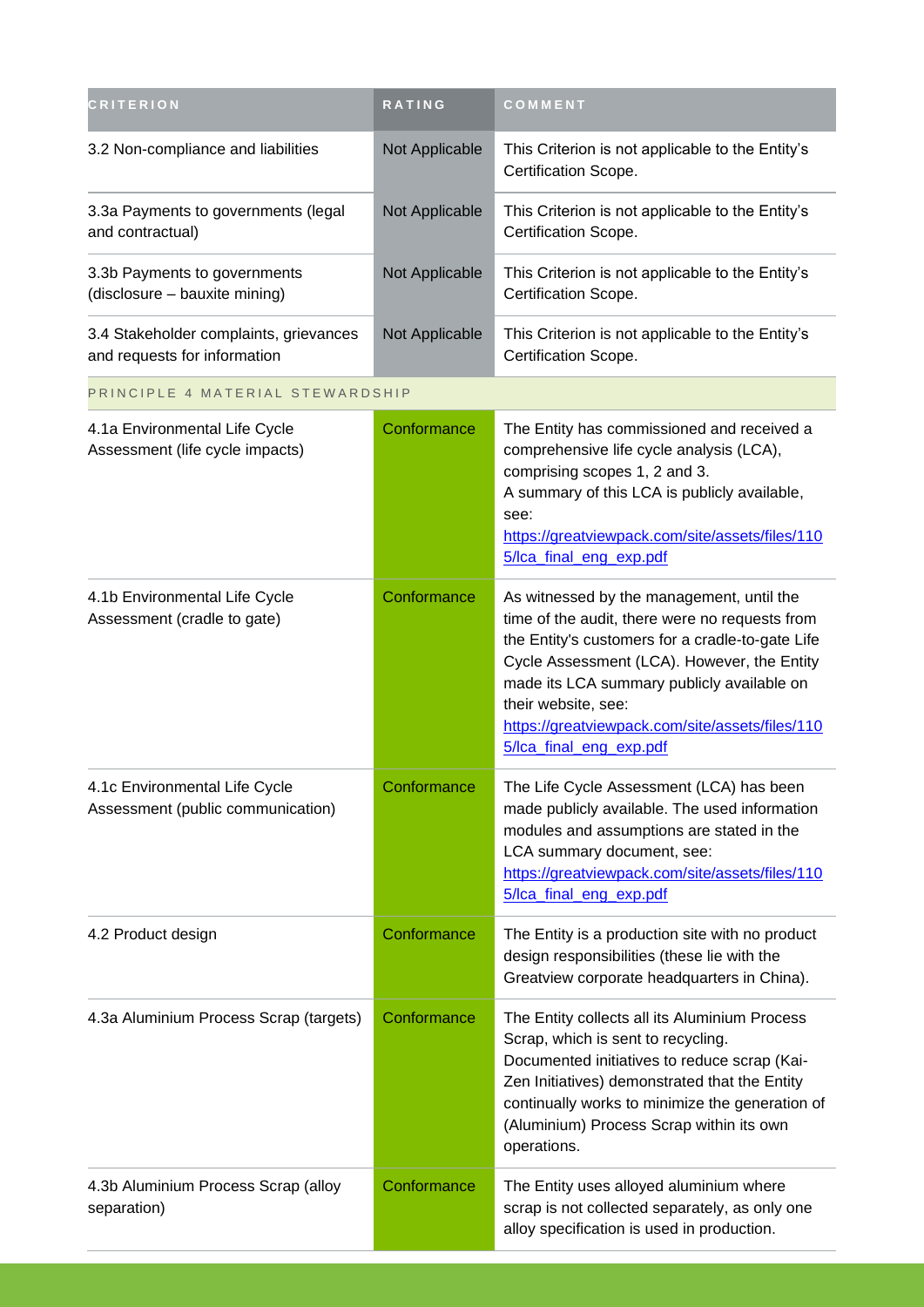| <b>CRITERION</b>                                                         | RATING                    | COMMENT                                                                                                                                                                                                                                                                                                                                                                                                                                                                                                                                                                                                         |
|--------------------------------------------------------------------------|---------------------------|-----------------------------------------------------------------------------------------------------------------------------------------------------------------------------------------------------------------------------------------------------------------------------------------------------------------------------------------------------------------------------------------------------------------------------------------------------------------------------------------------------------------------------------------------------------------------------------------------------------------|
| 4.4a Collection and recycling of<br>products at end-of-life (strategy)   | Minor Non-<br>Conformance | Although the Greatview group is supporting<br>initiatives to foster recycling of its products, a<br>formal recycling strategy, including specific<br>timelines, activities and targets were not yet<br>available at the time of the audit.<br>Note: The Entity is active in manufacturing<br>products which are sold Business-to-Business<br>only.<br>Greatview has a smaller market share<br>compared to their competitors, which limits<br>their influence in the trade associations.                                                                                                                         |
| 4.4b Collection and recycling of<br>products at end-of-life (engagement) | Conformance               | Greatview group has joined the EU "Holy Grail<br>2.0" initiative to foster the recycling of<br>packaging with the aim to increase recycling<br>rates for their products containing Aluminium,<br>see:<br>https://www.gs1.eu/news/holy-grail-2-0-<br>pioneering-digital-watermarks-for-smart-<br>packaging-recycling-in-the-eu<br>Greatview, as one of three lead sponsors, is<br>also participating in the Chinese "Committee of<br>paper-based beverage composite packaging<br>recycling". The initiative is aiming to reach a<br>target resource recycling rate of 40% of such<br>packaging in China by 2025. |
| PRINCIPLE 5 GREENHOUSE GAS EMISSIONS                                     |                           |                                                                                                                                                                                                                                                                                                                                                                                                                                                                                                                                                                                                                 |
| 5.1 Disclosure of GHG emissions and<br>energy use                        | Not Applicable            | This Criterion is not applicable to the Entity's<br>Certification Scope.                                                                                                                                                                                                                                                                                                                                                                                                                                                                                                                                        |
| 5.2 GHG emissions reductions                                             | Not Applicable            | This Criterion is not applicable to the Entity's<br>Certification Scope.                                                                                                                                                                                                                                                                                                                                                                                                                                                                                                                                        |
| 5.3a Aluminium Smelting (management<br>system)                           | Not Applicable            | This Criterion is not applicable to the Entity's<br>Certification Scope.                                                                                                                                                                                                                                                                                                                                                                                                                                                                                                                                        |
| 5.3b Aluminium Smelting (up to and<br>including 2020)                    | Not Applicable            | This Criterion is not applicable to the Entity's<br>Certification Scope.                                                                                                                                                                                                                                                                                                                                                                                                                                                                                                                                        |
| 5.3c Aluminium Smelting (after 2020)                                     | Not Applicable            | This Criterion is not applicable to the Entity's<br>Certification Scope.                                                                                                                                                                                                                                                                                                                                                                                                                                                                                                                                        |
| PRINCIPLE 6 EMISSIONS, EFFLUENTS AND WASTE                               |                           |                                                                                                                                                                                                                                                                                                                                                                                                                                                                                                                                                                                                                 |
| 6.1 Emissions to Air                                                     | Not Applicable            | This Criterion is not applicable to the Entity's<br>Certification Scope.                                                                                                                                                                                                                                                                                                                                                                                                                                                                                                                                        |
| 6.2 Discharges to Water                                                  | Not Applicable            | This Criterion is not applicable to the Entity's<br>Certification Scope.                                                                                                                                                                                                                                                                                                                                                                                                                                                                                                                                        |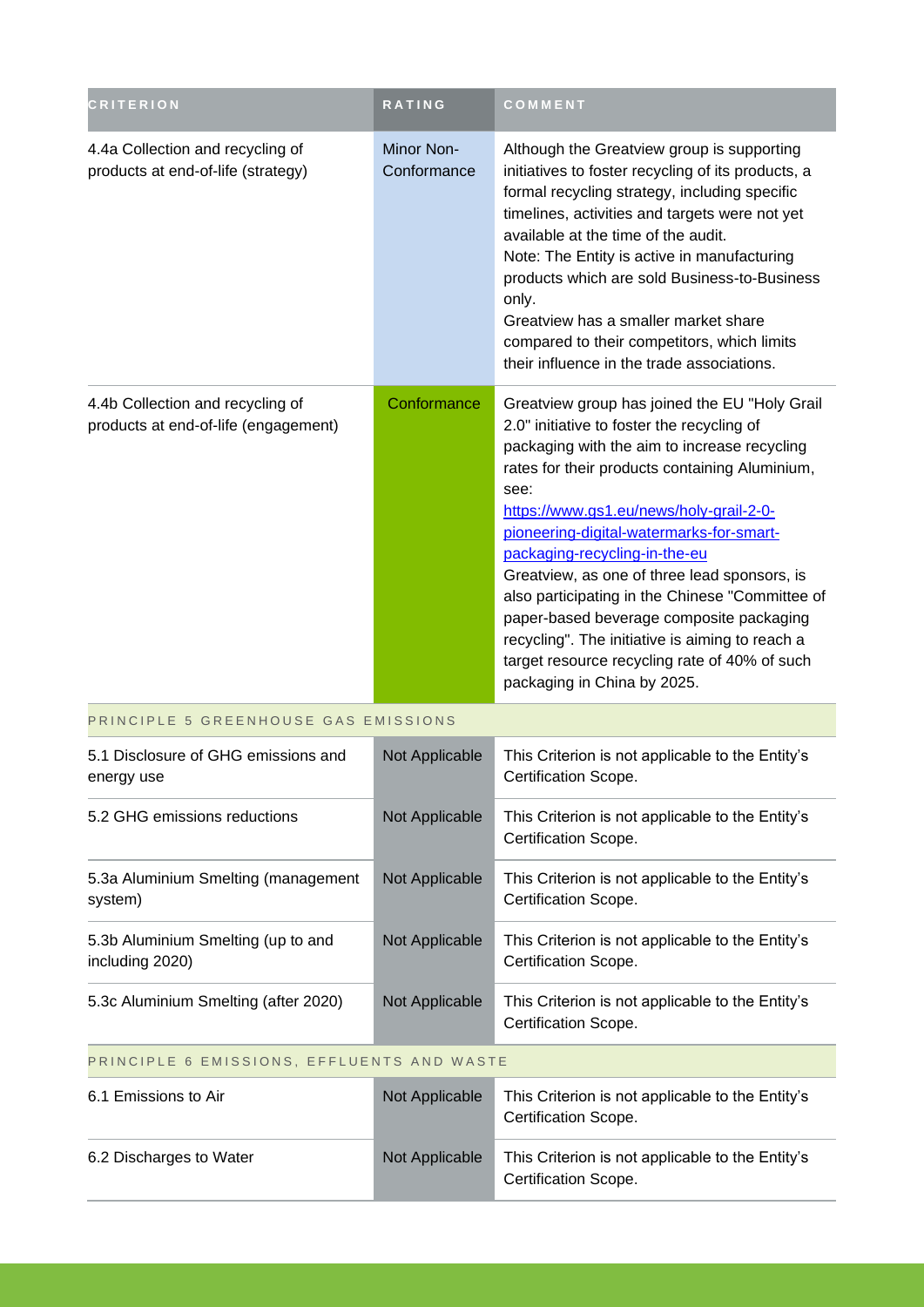| <b>CRITERION</b>                                                     | RATING         | COMMENT                                                                  |
|----------------------------------------------------------------------|----------------|--------------------------------------------------------------------------|
| 6.3a Assessment and Management of<br>Spills and Leakage (assessment) | Not Applicable | This Criterion is not applicable to the Entity's<br>Certification Scope. |
| 6.3b Assessment and Management of<br>Spills and Leakage (management) | Not Applicable | This Criterion is not applicable to the Entity's<br>Certification Scope. |
| 6.4a Reporting of Spills (immediate<br>disclosure)                   | Not Applicable | This Criterion is not applicable to the Entity's<br>Certification Scope. |
| 6.4b Reporting of Spills (regular<br>reporting)                      | Not Applicable | This Criterion is not applicable to the Entity's<br>Certification Scope. |
| 6.5a Waste management and reporting<br>(strategy)                    | Not Applicable | This Criterion is not applicable to the Entity's<br>Certification Scope. |
| 6.5b Waste management and reporting<br>(disclosure)                  | Not Applicable | This Criterion is not applicable to the Entity's<br>Certification Scope. |
| 6.6a Bauxite Residue (storage<br>construction)                       | Not Applicable | This Criterion is not applicable to the Entity's<br>Certification Scope. |
| 6.6b Bauxite Residue (integrity checks<br>and controls)              | Not Applicable | This Criterion is not applicable to the Entity's<br>Certification Scope. |
| 6.6c Bauxite Residue (water discharge)                               | Not Applicable | This Criterion is not applicable to the Entity's<br>Certification Scope. |
| 6.6d Bauxite Residue (marine and<br>aquatic environments)            | Not Applicable | This Criterion is not applicable to the Entity's<br>Certification Scope. |
| 6.6e Bauxite Residue (start of the art<br>technologies)              | Not Applicable | This Criterion is not applicable to the Entity's<br>Certification Scope. |
| 6.6f Bauxite Residue (remediation)                                   | Not Applicable | This Criterion is not applicable to the Entity's<br>Certification Scope. |
| 6.7a Spent Pot Lining (SPL) (storage<br>and management)              | Not Applicable | This Criterion is not applicable to the Entity's<br>Certification Scope. |
| 6.7b Spent Pot Lining (SPL) (recovery<br>and recycling)              | Not Applicable | This Criterion is not applicable to the Entity's<br>Certification Scope. |
| 6.7c Spent Pot Lining (SPL) (Untreated<br>SPL)                       | Not Applicable | This Criterion is not applicable to the Entity's<br>Certification Scope. |
| 6.7d Spent Pot Lining (SPL) (review of<br>alternatives)              | Not Applicable | This Criterion is not applicable to the Entity's<br>Certification Scope. |
| 6.7e Spent Pot Lining (SPL) (marine<br>and aquatic environments)     | Not Applicable | This Criterion is not applicable to the Entity's<br>Certification Scope. |
| 6.8a Dross (recovery)                                                | Not Applicable | This Criterion is not applicable to the Entity's<br>Certification Scope. |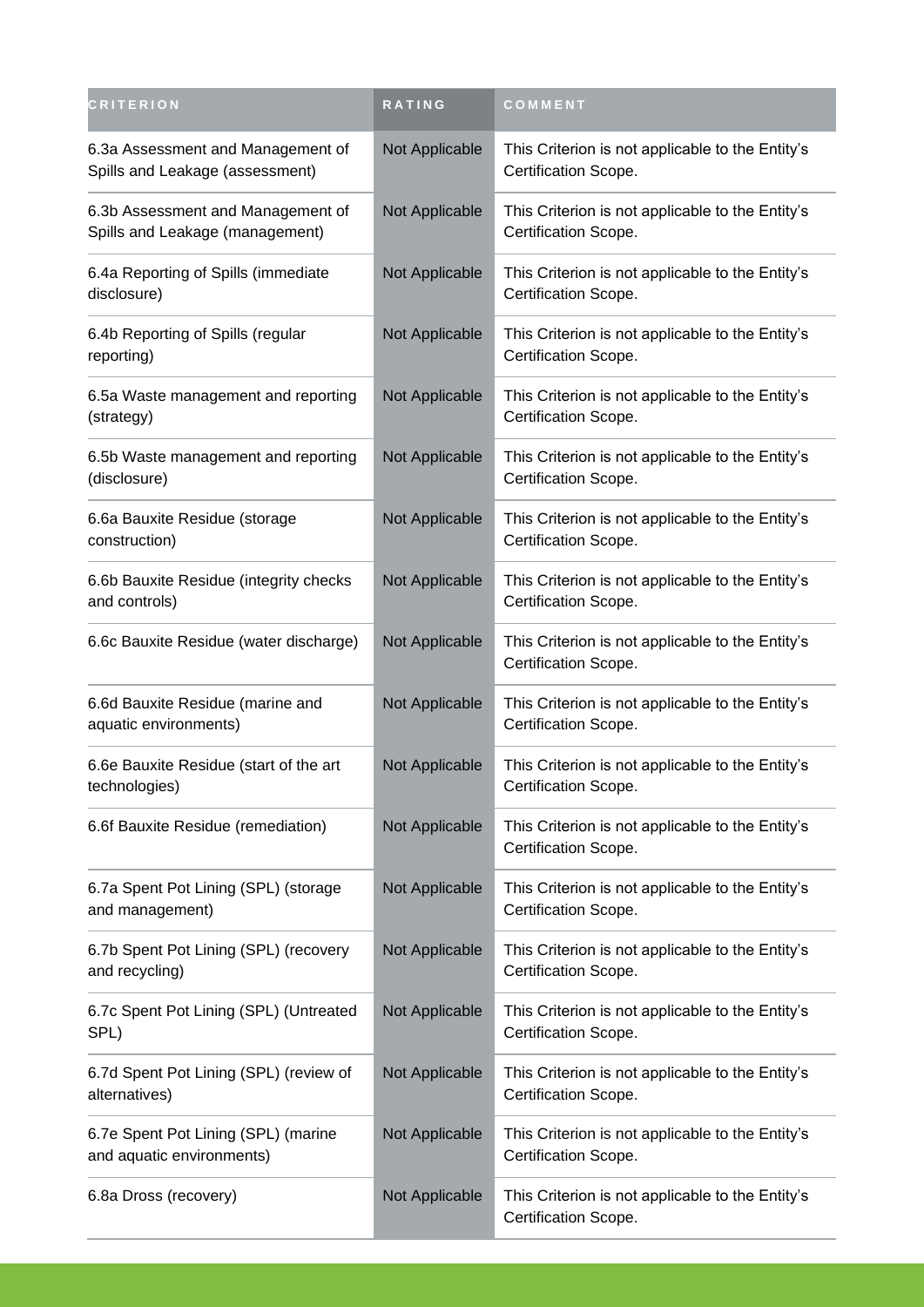| <b>CRITERION</b>                                                                          | RATING         | COMMENT                                                                  |
|-------------------------------------------------------------------------------------------|----------------|--------------------------------------------------------------------------|
| 6.8b Dross (recycling)                                                                    | Not Applicable | This Criterion is not applicable to the Entity's<br>Certification Scope. |
| 6.8c Dross (review of alternatives)                                                       | Not Applicable | This Criterion is not applicable to the Entity's<br>Certification Scope. |
| PRINCIPLE 7 WATER STEWARDSHIP                                                             |                |                                                                          |
| 7.1a Water assessment (mapping)                                                           | Not Applicable | This Criterion is not applicable to the Entity's<br>Certification Scope. |
| 7.1b Water assessment (risk<br>assessment)                                                | Not Applicable | This Criterion is not applicable to the Entity's<br>Certification Scope. |
| 7.2a Water management (management<br>plans)                                               | Not Applicable | This Criterion is not applicable to the Entity's<br>Certification Scope. |
| 7.2b Water management (monitoring)                                                        | Not Applicable | This Criterion is not applicable to the Entity's<br>Certification Scope. |
| 7.3 Disclosure of water usage and risks                                                   | Not Applicable | This Criterion is not applicable to the Entity's<br>Certification Scope. |
| PRINCIPLE 8 BIODIVERSITY                                                                  |                |                                                                          |
| 8.1 Biodiversity assessment                                                               | Not Applicable | This Criterion is not applicable to the Entity's<br>Certification Scope. |
| 8.2a Biodiversity management<br>(biodiversity action plans)                               | Not Applicable | This Criterion is not applicable to the Entity's<br>Certification Scope. |
| 8.2b Biodiversity management<br>(consultation and mitigation hierarchy)                   | Not Applicable | This Criterion is not applicable to the Entity's<br>Certification Scope. |
| 8.2c Biodiversity management<br>(reporting)                                               | Not Applicable | This Criterion is not applicable to the Entity's<br>Certification Scope. |
| 8.3 Alien Species                                                                         | Not Applicable | This Criterion is not applicable to the Entity's<br>Certification Scope. |
| 8.4a Commitment to "No Go" in World<br>Heritage properties (exploration and<br>new mines) | Not Applicable | This Criterion is not applicable to the Entity's<br>Certification Scope. |
| 8.4b Commitment to "No Go" in World<br>Heritage properties (existing operations)          | Not Applicable | This Criterion is not applicable to the Entity's<br>Certification Scope. |
| 8.5a Mine rehabilitation (best available<br>techniques)                                   | Not Applicable | This Criterion is not applicable to the Entity's<br>Certification Scope. |
| 8.5b Mine rehabilitation (financial<br>provisions)                                        | Not Applicable | This Criterion is not applicable to the Entity's<br>Certification Scope. |
| PRINCIPLE 9 HUMAN RIGHTS                                                                  |                |                                                                          |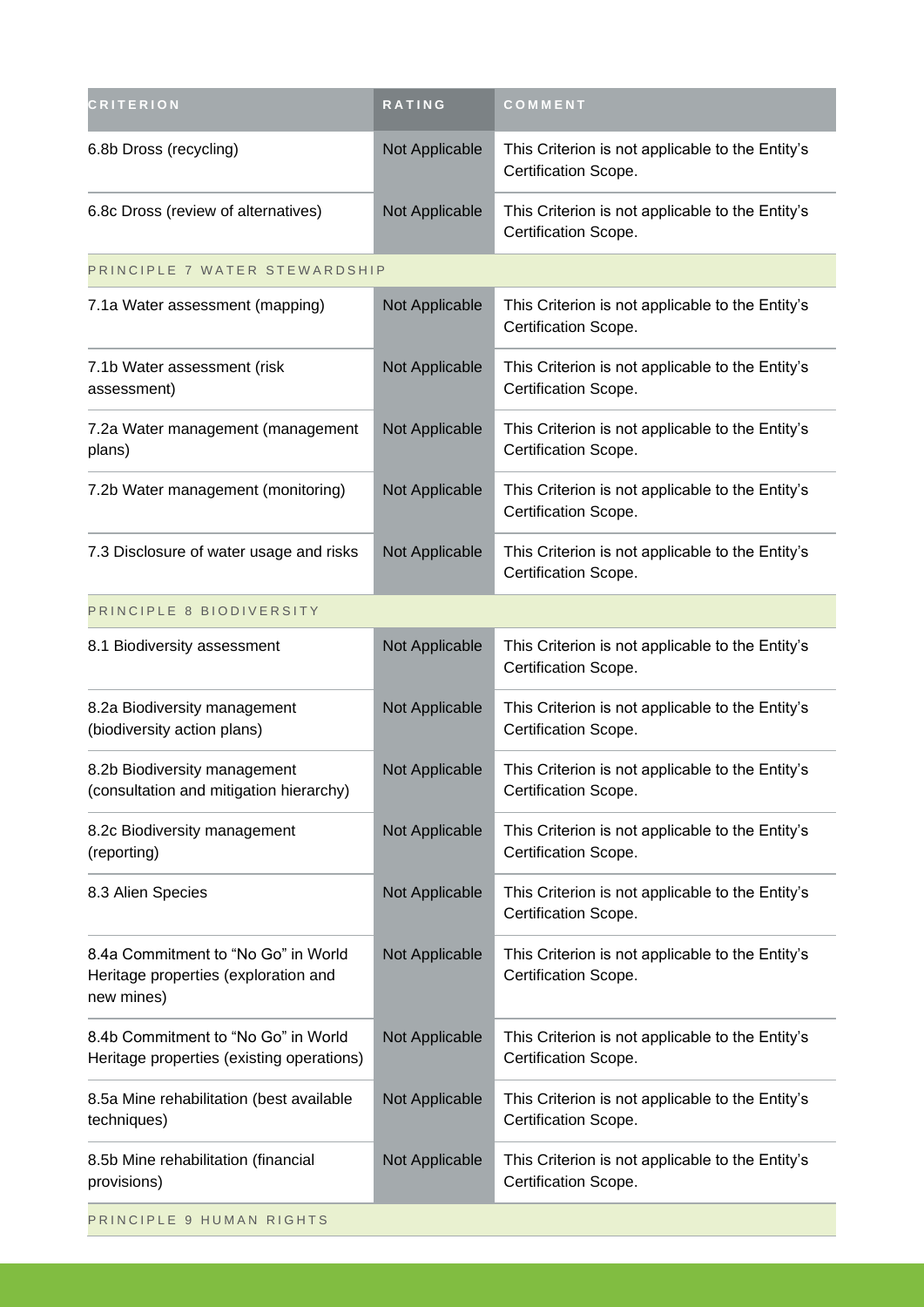| <b>CRITERION</b>                                                                               | RATING         | COMMENT                                                                  |
|------------------------------------------------------------------------------------------------|----------------|--------------------------------------------------------------------------|
| 9.1a Human Rights Due Diligence<br>(policy)                                                    | Not Applicable | This Criterion is not applicable to the Entity's<br>Certification Scope. |
| 9.1b Human Rights Due Diligence<br>(process)                                                   | Not Applicable | This Criterion is not applicable to the Entity's<br>Certification Scope. |
| 9.1c Human Rights Due Diligence<br>(remediation)                                               | Not Applicable | This Criterion is not applicable to the Entity's<br>Certification Scope. |
| 9.2 Women's Rights                                                                             | Not Applicable | This Criterion is not applicable to the Entity's<br>Certification Scope. |
| 9.3 Indigenous Peoples                                                                         | Not Applicable | This Criterion is not applicable to the Entity's<br>Certification Scope. |
| 9.4 Free, Prior, and Informed Consent<br>(FPIC)                                                | Not Applicable | This Criterion is not applicable to the Entity's<br>Certification Scope. |
| 9.5 Cultural and sacred heritage                                                               | Not Applicable | This Criterion is not applicable to the Entity's<br>Certification Scope. |
| 9.6a Resettlements (avoid or minimise)                                                         | Not Applicable | This Criterion is not applicable to the Entity's<br>Certification Scope. |
| 9.6b Resettlements (where<br>unavoidable)                                                      | Not Applicable | This Criterion is not applicable to the Entity's<br>Certification Scope. |
| 9.7a Local Communities (rights and<br>interests)                                               | Not Applicable | This Criterion is not applicable to the Entity's<br>Certification Scope. |
| 9.7b Local Communities (impacts)                                                               | Not Applicable | This Criterion is not applicable to the Entity's<br>Certification Scope. |
| 9.7c Local Communities (livelihoods)                                                           | Not Applicable | This Criterion is not applicable to the Entity's<br>Certification Scope. |
| 9.8 Conflict-Affected and High-Risk<br>Areas                                                   | Not Applicable | This Criterion is not applicable to the Entity's<br>Certification Scope. |
| 9.9 Security practice                                                                          | Not Applicable | This Criterion is not applicable to the Entity's<br>Certification Scope. |
| PRINCIPLE 10 LABOUR RIGHTS                                                                     |                |                                                                          |
| 10.1a Freedom of Association and Right<br>to Collective Bargaining (freedom of<br>association) | Not Applicable | This Criterion is not applicable to the Entity's<br>Certification Scope. |
| 10.1b Freedom of Association and Right<br>to Collective Bargaining (collective<br>bargaining)  | Not Applicable | This Criterion is not applicable to the Entity's<br>Certification Scope. |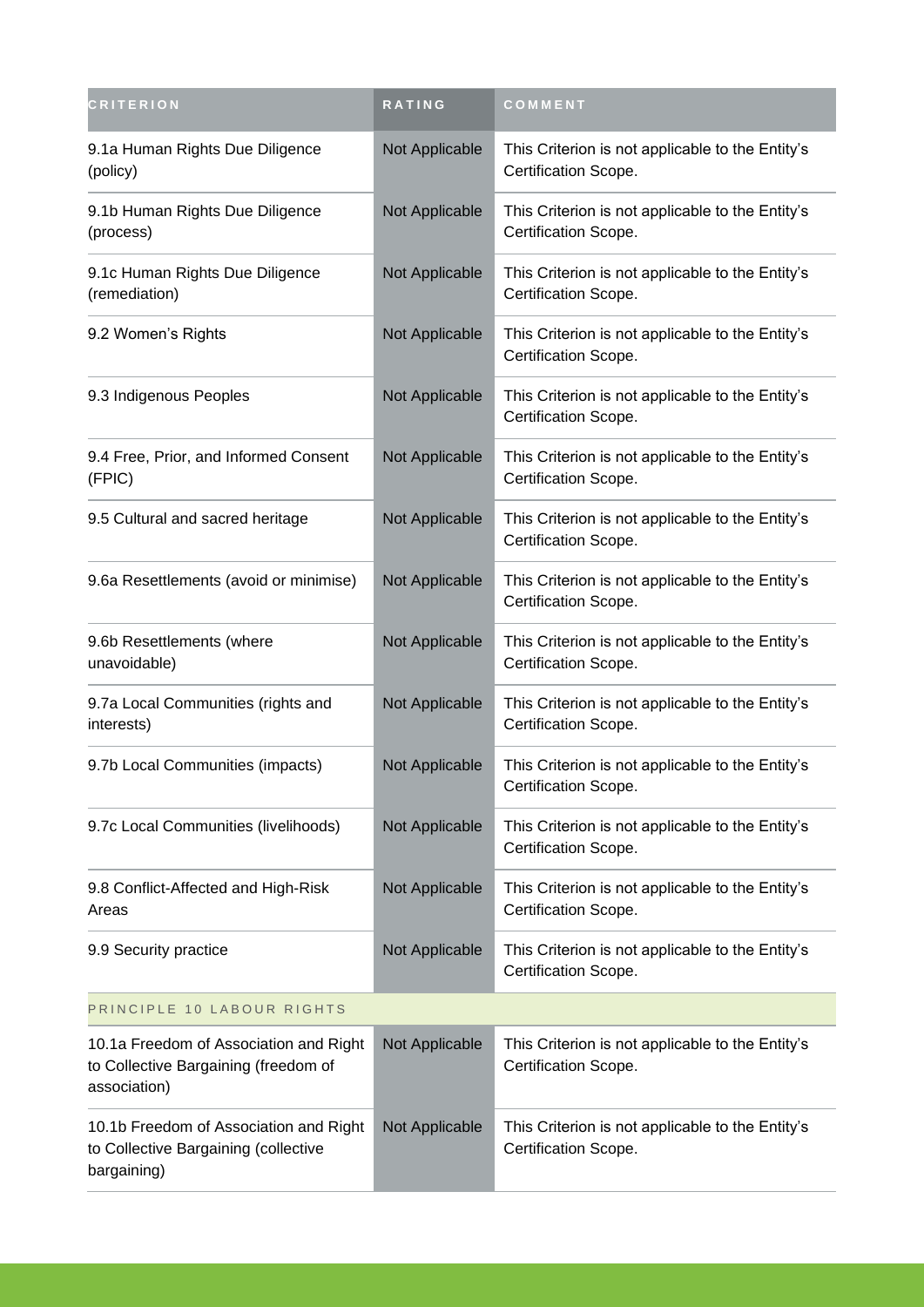| CRITERION                                                                                 | RATING         | COMMENT                                                                  |
|-------------------------------------------------------------------------------------------|----------------|--------------------------------------------------------------------------|
| 10.1c Freedom of Association and Right<br>to Collective Bargaining (alternative<br>means) | Not Applicable | This Criterion is not applicable to the Entity's<br>Certification Scope. |
| 10.2a Child Labour (minimum age)                                                          | Not Applicable | This Criterion is not applicable to the Entity's<br>Certification Scope. |
| 10.2b Child Labour (hazardous)                                                            | Not Applicable | This Criterion is not applicable to the Entity's<br>Certification Scope. |
| 10.2c Child Labour (worst forms)                                                          | Not Applicable | This Criterion is not applicable to the Entity's<br>Certification Scope. |
| 10.3a Forced Labour (human trafficking)                                                   | Not Applicable | This Criterion is not applicable to the Entity's<br>Certification Scope. |
| 10.3b Forced Labour (deposits, fees,<br>advances)                                         | Not Applicable | This Criterion is not applicable to the Entity's<br>Certification Scope. |
| 10.3c Forced Labour (migrant workers)                                                     | Not Applicable | This Criterion is not applicable to the Entity's<br>Certification Scope. |
| 10.3d Forced Labour (debt bondage)                                                        | Not Applicable | This Criterion is not applicable to the Entity's<br>Certification Scope. |
| 10.3e Forced Labour (freedom of<br>movement)                                              | Not Applicable | This Criterion is not applicable to the Entity's<br>Certification Scope. |
| 10.3f Forced Labour (retention of<br>identity papers, permits, certificates)              | Not Applicable | This Criterion is not applicable to the Entity's<br>Certification Scope. |
| 10.3g Forced Labour (freedom to<br>terminate employment)                                  | Not Applicable | This Criterion is not applicable to the Entity's<br>Certification Scope. |
| 10.4 Non-Discrimination                                                                   | Not Applicable | This Criterion is not applicable to the Entity's<br>Certification Scope. |
| 10.5 Communication and engagement                                                         | Not Applicable | This Criterion is not applicable to the Entity's<br>Certification Scope. |
| 10.6 Disciplinary practices                                                               | Not Applicable | This Criterion is not applicable to the Entity's<br>Certification Scope. |
| 10.7a Remuneration (living wage)                                                          | Not Applicable | This Criterion is not applicable to the Entity's<br>Certification Scope. |
| 10.7b Remuneration (method of<br>payment)                                                 | Not Applicable | This Criterion is not applicable to the Entity's<br>Certification Scope. |
| 10.8 Working Time                                                                         | Not Applicable | This Criterion is not applicable to the Entity's<br>Certification Scope. |
| PRINCIPLE 11 OCCUPATIONAL HEALTH AND SAFETY                                               |                |                                                                          |